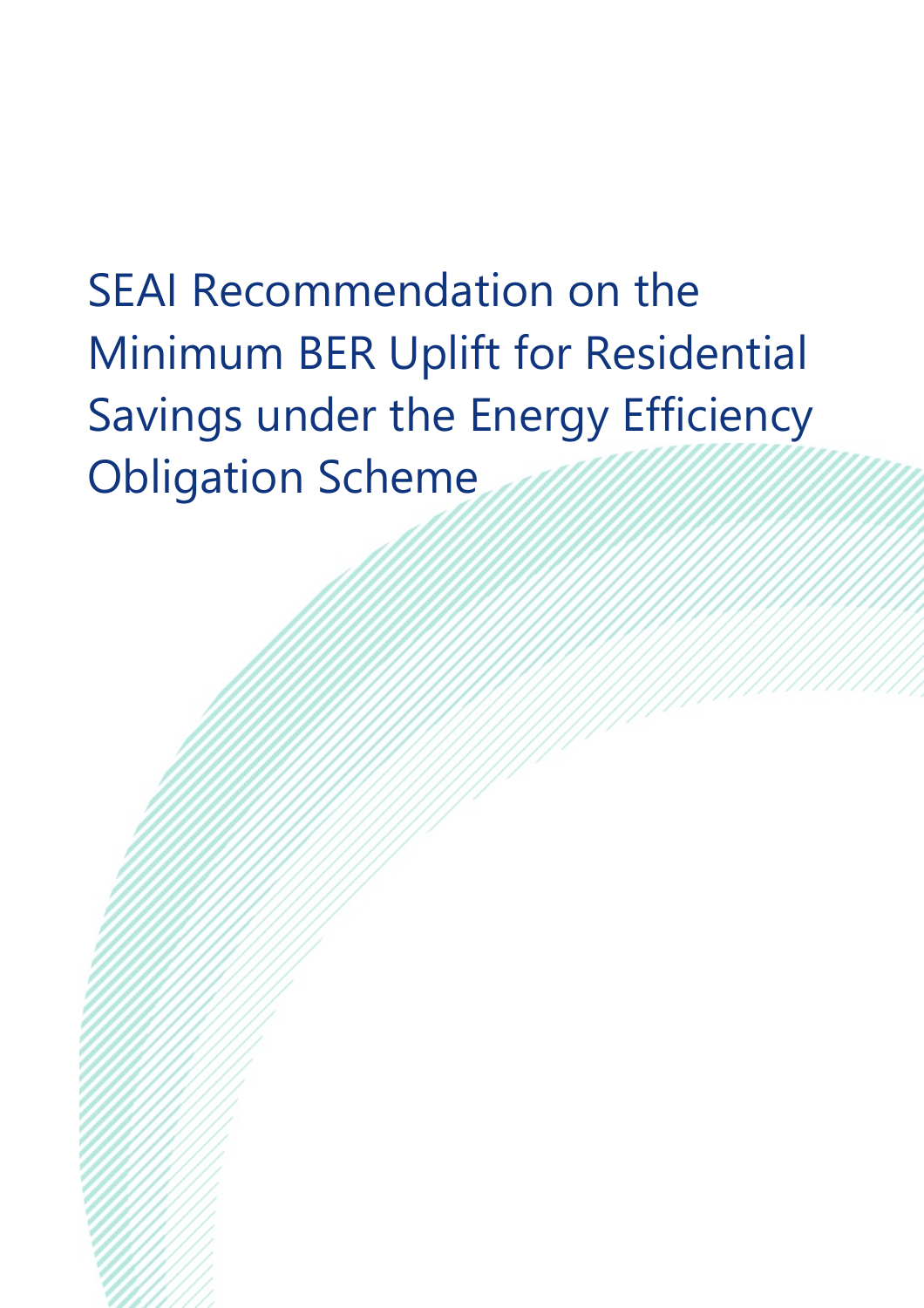# SEAI Recommendation on the Minimum BER Uplift for Residential Savings under the Energy Efficiency Obligation Scheme

February 2022

#### **Sustainable Energy Authority of Ireland**

SEAI is Ireland's national energy authority investing in, and delivering, appropriate, effective and sustainable solutions to help Ireland's transition to a clean energy future. We work with the public, businesses, communities and the Government to achieve this, through expertise, funding, educational programmes, policy advice, research and the development of new technologies.

SEAI is funded by the Government of Ireland through the Department of Communications, Climate Action and Environment.

© Sustainable Energy Authority of Ireland Reproduction of the contents is permissible provided the source is acknowledged.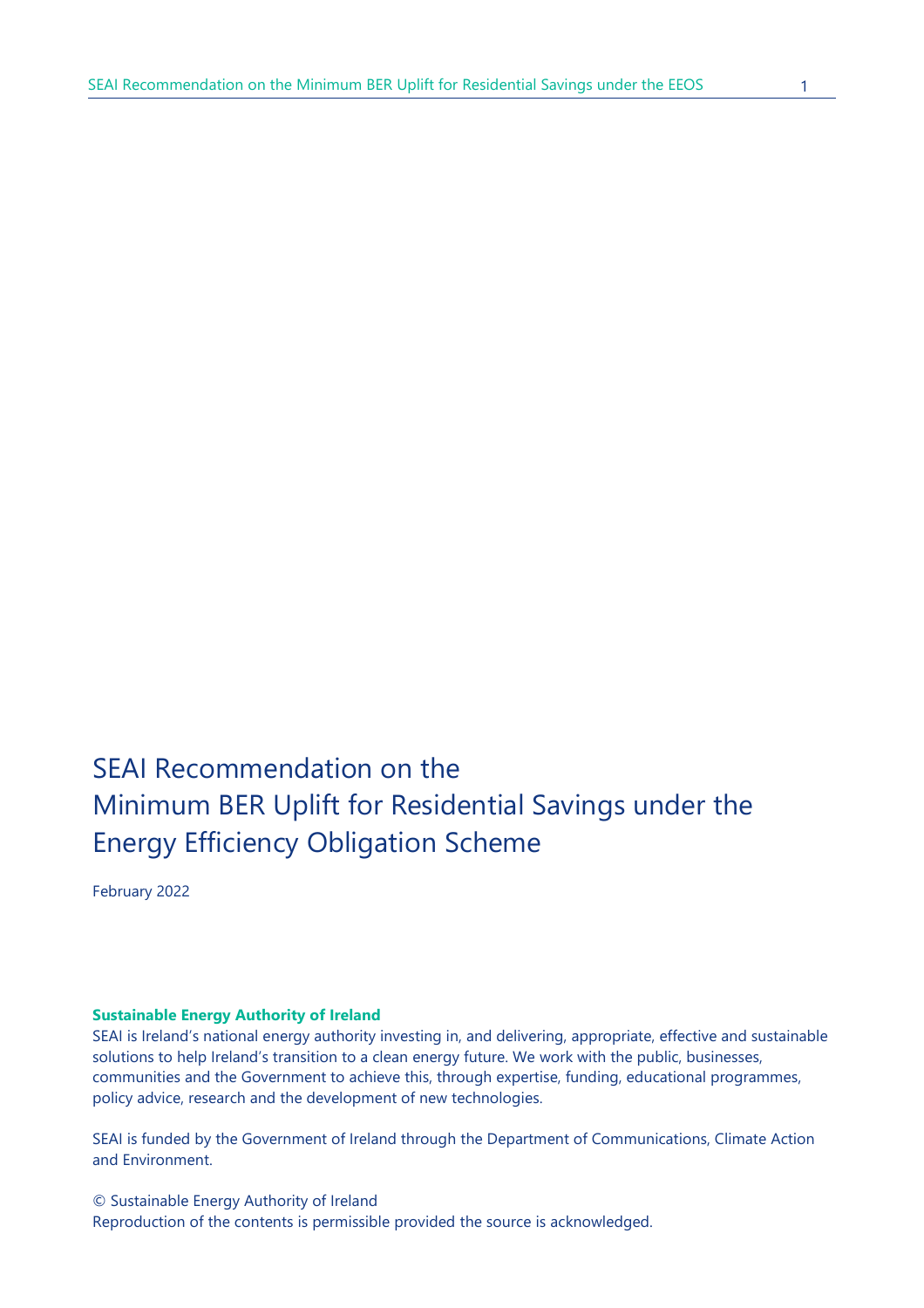## **Contents**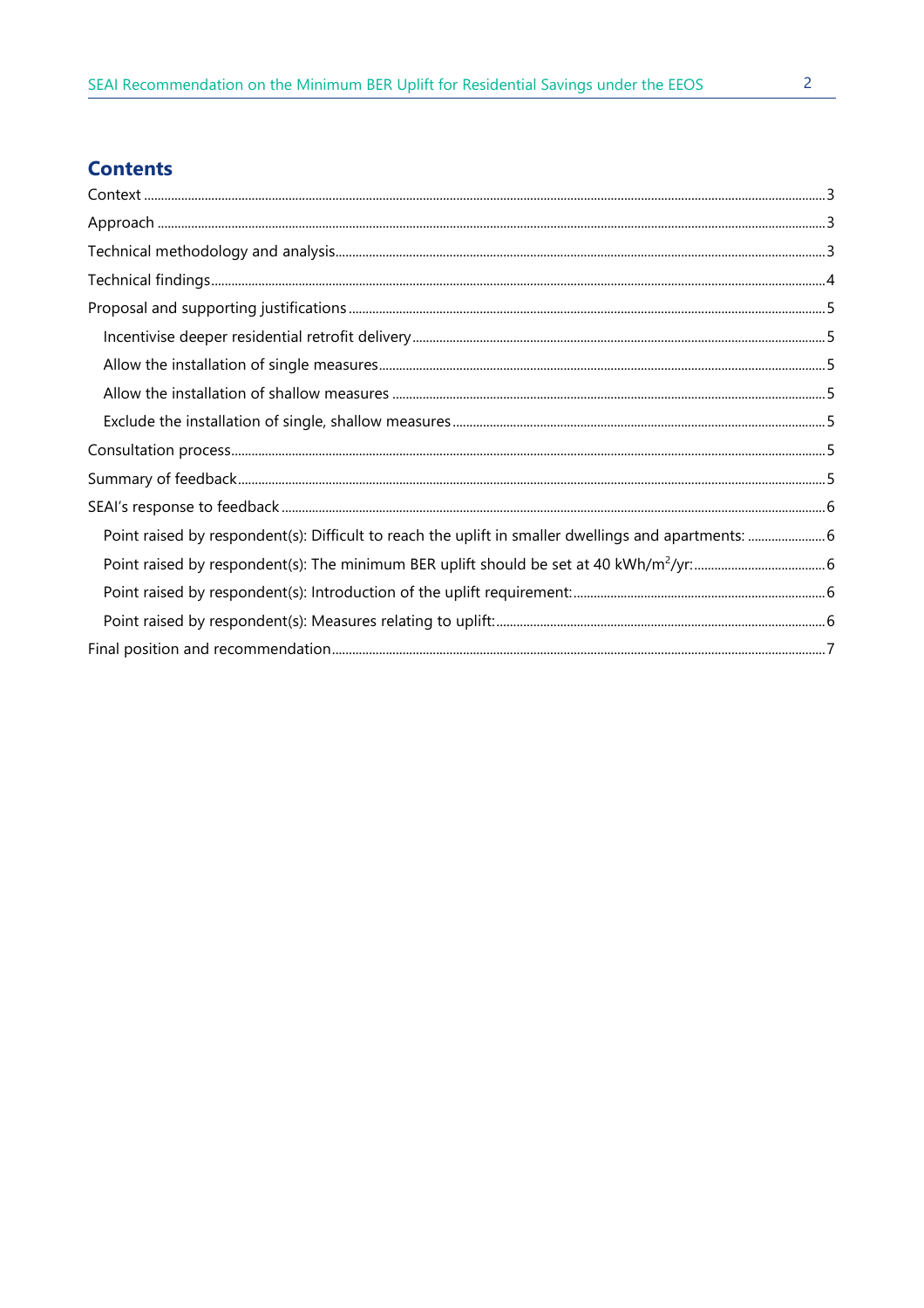### <span id="page-3-0"></span>**Context**

The Minister's final policy decisions in relation to the design of the Irish Energy Efficiency Obligation Scheme (EEOS) were published in October 2021 after a period of consultation.

The new residential delivery requirements being introduced for the EEOS are intended to help the scheme align with, and support, the Government's CAP objectives, supporting a transition to deeper retrofit delivery under the EEOS. As part of the new residential delivery requirements, the Minister has decided that savings from measures will only be eligible under the Residential Sub-target (excluding the Energy Poverty Subtarget) where a 'minimum BER uplift' is also achieved.

As set out in the decision paper, the introduction of a minimum BER uplift for the EEOS is to support the policy intent of:

- Moving the EEOS away from the installation of single, shallow measures towards deeper retrofit delivery but while not excluding (i.e. continuing to allow) the installation of:
- Single measures
- Shallow measures, including full heating controls
- Measures as part of a staged, or step-by-step, upgrade

The decision paper states that the Minister is minded to set the minimum BER uplift at 100 kWh/m<sup>2</sup>/yr (primary energy). This figure is based on initial analysis carried out by SEAI and aligns with the level of other minimum uplifts in place under SEAI's retrofit grants programmes. A commitment was also made in the decision paper that SEAI would complete further analysis, seeking input from stakeholders, with this work guiding the final decision on the uplift value and whether it should remain set at the minded-to value.

In this regard, SEAI set out to:

- Conclude the abovementioned analysis work on the BER minimum uplift value
- Investigate if the Minister's policy objectives, as set out in the decision paper, could be met with the implementation of a minimum BER uplift set at 100 kWh/ $m^2$ /yr, as was the minded-to position, and
- Consult with obligated parties and other interested stakeholders on the proposed minimum BER uplift based on the outcomes of any further analysis.

### <span id="page-3-1"></span>**Approach**

The BER uplift is derived from the difference in the BER rating before and after an energy efficiency improvement has been carried out on a dwelling. In order to identify a minimum acceptable BER uplift that would meet the policy objectives of moving away from the installation of single shallow measures SEAI wanted to look at the effect that the application of the most common energy efficiency measures would have on a range of dwellings that already had BER ratings. This approach would also allow the impact of a 100  $kWh/m^2$ /yr uplift to be assessed.

The BER database contains ratings for more than 950,000 dwellings. From this database, SEAI planned to identify a range of BERs that were representative of the national dwelling profile, and once identified, to model energy efficiency upgrade on these dwellings. This would allow SEAI to identify the measures, or combinations of measures, that would meet the policy objectives as previously outlined.

### <span id="page-3-2"></span>**Technical methodology and analysis**

SEAI commissioned Fuinniv Independent Consulting to collate and analyse data from the domestic Building Energy Rating (BER) database and to use this data to determine the impact on primary energy when a series of upgrades are applied to different modelled dwellings. Broadly this involved the following:

- The BER dataset was first analysed to determine the median BER rating.
- Based on this, and using data from the BER dataset, a model of a 'typical' dwelling was constructed. The typical dwelling was found to have a C3 dwelling (218 kWh/m $^2$ /yr) and a floor area of 116 m $^2$ .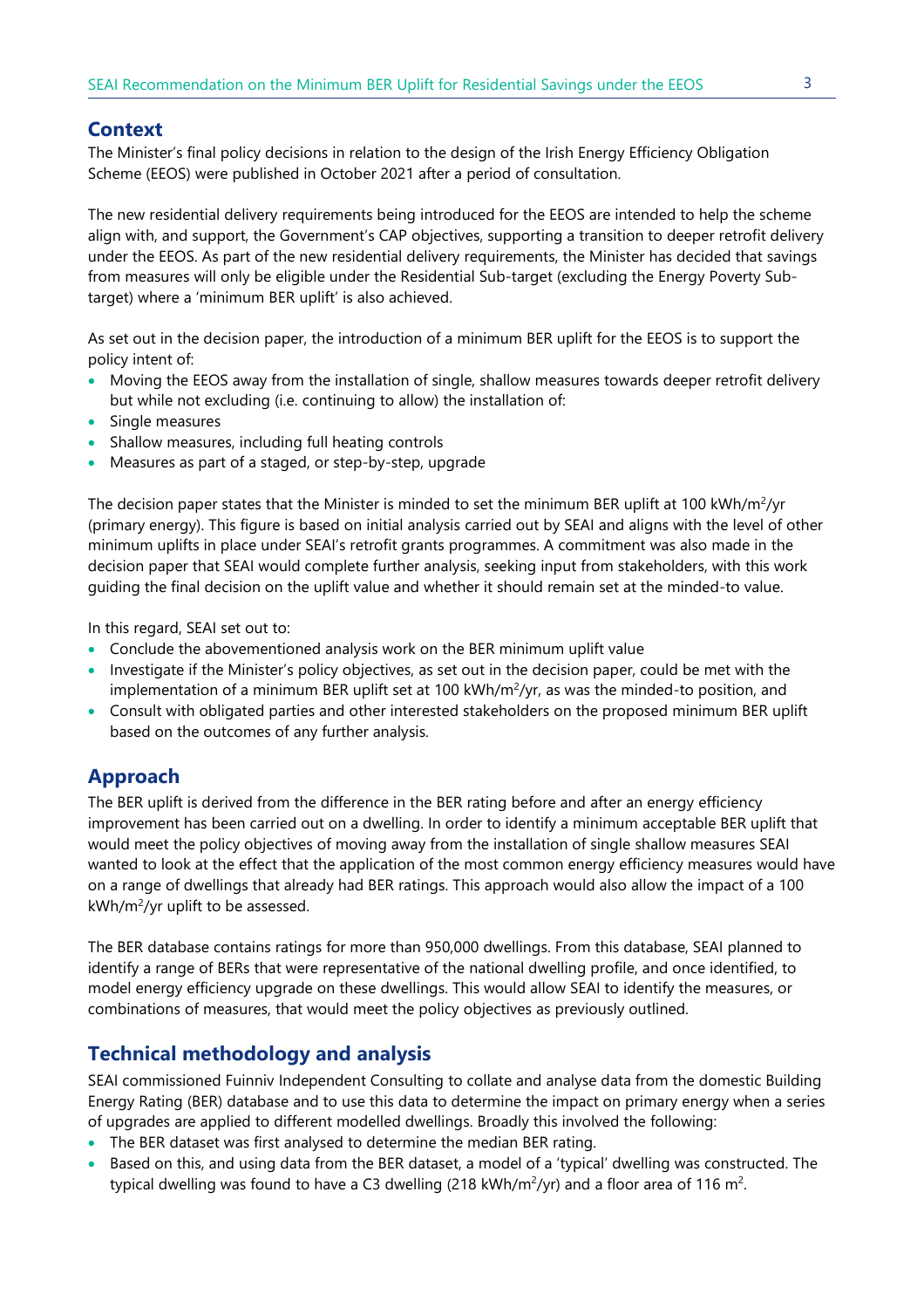- Once the typical dwelling was identified, the model was then used to develop three other test dwellings that covered a range of BER grades and different floor sizes.
- A series of common energy efficiency measures were then applied to each of the four dwellings modelled to determine the uplift effect the measures would have. For example, applying external wall insulation to the typical C3 dwelling gave an uplift of 25 kWh/m<sup>2</sup>/yr.
- The measures applied to the four test dwellings included:
	- Fabric measures, such as air tightness improvements, roof and wall insulation upgrades, as well as window and door replacements, and
	- Heating system upgrades, such as heating controls, hot water cylinders, high efficiency boilers and heat pumps.
- 'Shallow measures' included attic insulation, cavity wall insulation, heating controls and hot water cylinders. 'Deeper measures' included solid wall insulation (external and internal), window and door replacements, high efficiency boilers and heat pumps.
- A number of combinations of measures based on a fabric / heating system approach were also applied to each dwelling, including both individual measure installations and multi-measure installations (measure combinations).

# <span id="page-4-0"></span>**Technical findings**

The results of this analysis identified the level of uplift that could be expected across the different typical dwellings from applying different measures, some individually and some in combination, and whether an uplift of 100 kWh/m<sup>2</sup>/yr could be achieved in the different scenarios.

A detailed technical report was produced by Fuinniv<sup>[1](#page-4-1)</sup> setting out the key technical findings from the analysis in detail, however in summary, the results showed that:

- The installation of the same individual measures or measure combinations was more likely to result in a higher BER uplift for:
	- Dwellings with 'worse' baseline energy usage compared to better energy performing dwellings; and
	- Larger dwellings compared to smaller dwellings.
- In turn, it was likely easier to achieve an uplift of 100 kWh/m<sup>2</sup>/yr from upgrades to dwellings with a higher energy usage in their baseline and/or those with a higher floor area.
- That said, it was shown to be possible to achieve the uplift of 100 kWh/m<sup>2</sup>/yr in a large variety of homes across a range of energy efficiency upgrades.
- For individual measures installations, a BER uplift of 100 kWh/m<sup>2</sup>/yr was shown to be possible, as follows:
	- In the case of heat pump installations, all dwellings with a rating worse than the median C3 rating
	- In the case of external wall insulation, in 19% of all dwellings (those with an F rating or worse or larger dwellings with an E2 rating or worse)
- It was possible to achieve a BER uplift of 100 kWh/m<sup>2</sup>/yr in dwellings with better baseline energy ratings than those noted above by combining different measures. However, the test dwelling with the 'best' starting point of C1 was unable to achieve a BER uplift of 100 kWh/m<sup>2</sup>/yr r based on combinations tested.
- It was also shown to be possible to achieve a BER uplift of 100 kWh/m<sup>2</sup>/yr from combinations of shallow measures across Ireland housing stock and pre-BER conditions.
- A BER uplift of 100 kWh/m2/yr could almost certainly not be achieved from the installation of individual, shallow measures regardless of baseline energy usage or floor area of dwelling. The maximum uplift that was likely possible from the installation of single, shallow measures, even in the worst performing homes, was found to be 60 kWh/ $m^2$ /yr.

<span id="page-4-1"></span><sup>&</sup>lt;sup>1</sup> Entitled: Energy Efficiency Obligation Scheme Uplift Calculations Report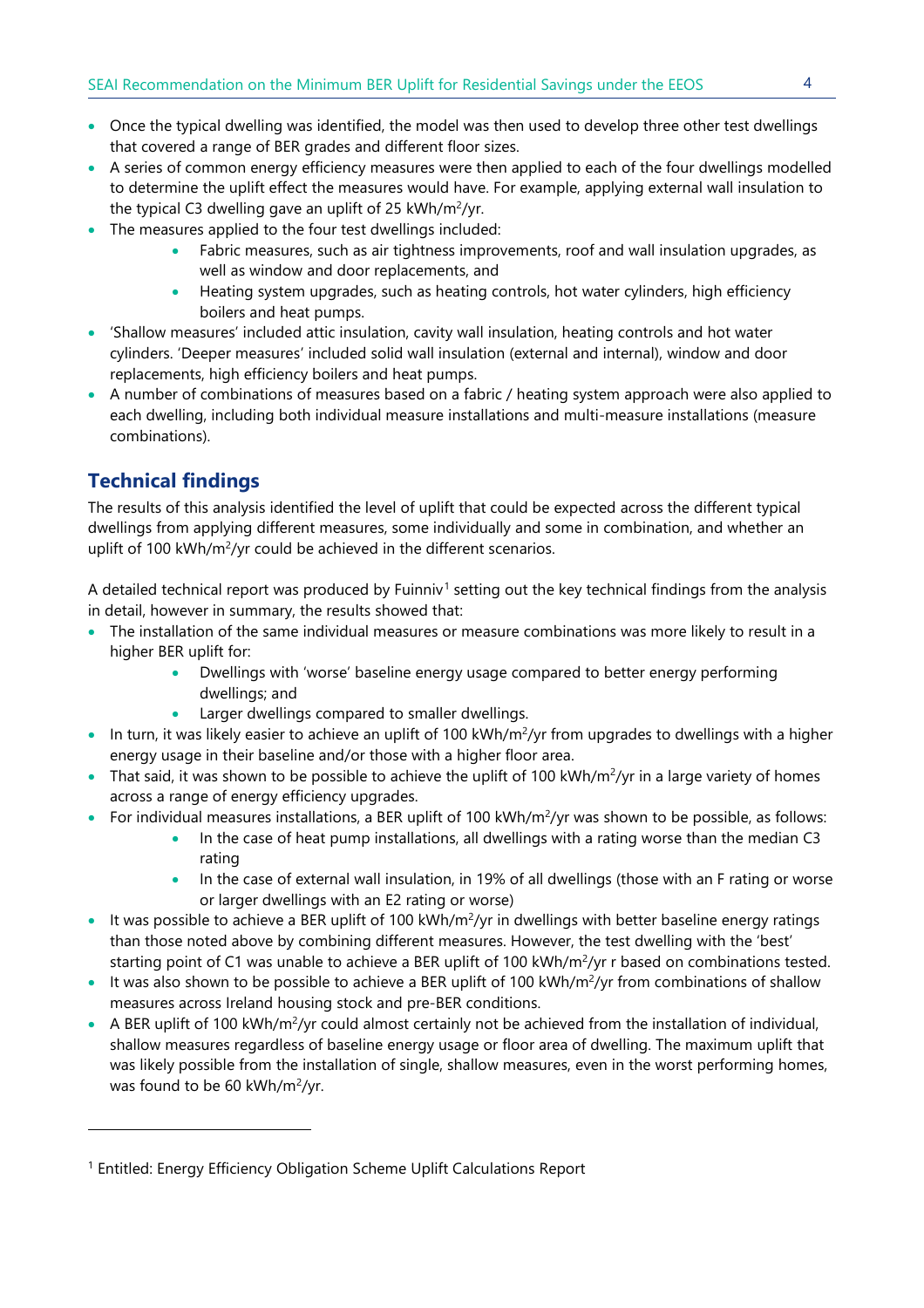### <span id="page-5-0"></span>**Proposal and supporting justifications**

Guided by the technical findings from the analysis undertaken, and taking account of the policy objectives set out in the Minister's decision, it was concluded that by achieving a minimum BER uplift of 100 kWh/m<sup>2</sup>/yr, it would:

#### <span id="page-5-1"></span>**Incentivise deeper residential retrofit delivery**

• As already indicated in Minister's decision, a minimum BER uplift of 100 kWh/m<sup>2</sup>/yr incentivises residential delivery that is ambitious and most closely aligned with the Climate Action Plan and aligns with the lowest minimum BER uplift required under SEAI's main retrofit grants programmes

#### <span id="page-5-2"></span>**Allow the installation of single measures**

• The analysis shows that it is possible to achieve the uplift with single, typically deeper, measures, such as external wall installation or heat pumps.

#### <span id="page-5-3"></span>**Allow the installation of shallow measures**

• A BER uplift of 100 kWh/m<sup>2</sup>/yr can be achieved from the application of combinations of measures, including shallow measures

#### <span id="page-5-4"></span>**Exclude the installation of single, shallow measures**

• the analysis shows that installing single, shallow measures cannot achieve an uplift of 100 kWh

Therefore, it was proposed that the minimum BER uplift be set in line with the Minister's minded to position, at 100 kWh/ $m^2$ /yr, supported by the analysis undertaken.

### <span id="page-5-5"></span>**Consultation process**

As part of its consultation with stakeholders on the proposed BER uplift value, SEAI held a workshop on 21st October 2021 to go through the proposal and the supporting analysis. This workshop was attended by 38 stakeholders, including current and potential obligated parties, and members of the domestic retrofit supply chain.

In the workshop, SEAI discussed:

- the policy context, objectives and scope of SEAI's uplift value work,
- the technical analysis undertaken as part of this work,
- the findings from the technical analysis,
- the key conclusions based on the analysis, and
- the proposed minimum BER uplift value and the relevant justifications for this proposal.

Written feedback was requested from all those invited to the workshop by 12th November. As part of their feedback, stakeholders were asked to comment on the analysis set out in the Fuinniv technical calculation report, which was circulated to all invitees, and on SEAI's proposal of 100 kWh/m<sup>2</sup>/yr and the supporting justifications for maintaining the uplift at this value.

### <span id="page-5-6"></span>**Summary of feedback**

Six written responses were submitted by the feedback deadline, with submissions coming from both obligated parties and the supply chain. Feedback was also received as part of the workshop session. Below provides a summary of the main points raised in both the written responses and the workshop feedback relating to the proposed minimum uplift value put forward and the supporting analysis:

- No comments were received in relation to the methodology employed or the technical findings set out in the Fuinniv report. In addition, no alternative methodologies or approaches for determining the minimum uplift were submitted.
- No objections were raised regarding the ability to achieve an uplift of 100 kWh/m<sup>2</sup>/yr with some respondents agreeing with the uplift and commenting that it aligns with other SEAI programme requirements.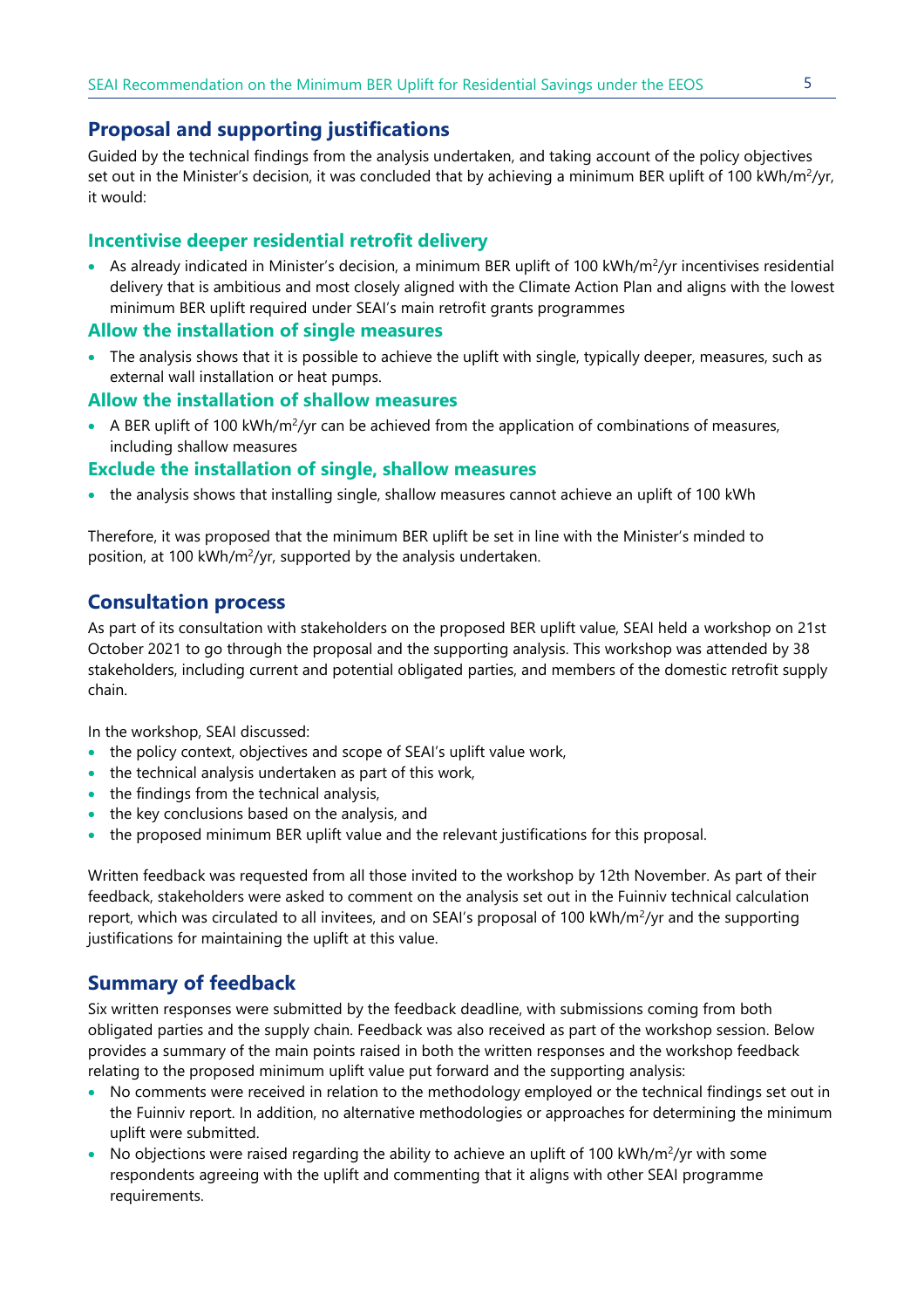- One respondent believed it would likely be difficult to achieve the 100 kWh/m<sup>2</sup>/yr uplift in smaller, terraced dwellings and apartments, while acknowledging that it could be achieved in larger dwellings. In this regard, this respondent suggested that solar PV should potentially be allowed to contribute to the minimum uplift under the EEOS.
- In the main, respondents agreed that the 100 kWh/ $m^2$ /yr uplift could be implemented at some point in the scheme or achieved for most property types. However, one respondent suggested that the minimum uplift value should be set at a lower value of 40 kWh/m<sup>2</sup>/yr as they felt this, in their opinion, would allow those who cannot afford heat pumps to also benefit. This respondent did not offer a view on whether the 100 kWh/m<sup>2</sup>/yr uplift could be achieved.
- While outside the scope of SEAI's analysis/consultation, which related specifically to the value at which the new minimum BER uplift should be set, a number of respondents did raise concerns, from a supply chain and skills perspective, regarding how the uplift is introduced on the EEOS. In this regard, some respondents put forward suggestions on means of staggering the introduction of this new requirement, including offering a longer lead in time; a trial period; overlapping old and new requirements; and a gradual ramping up.

### <span id="page-6-0"></span>**SEAI's response to feedback**

In response to the points raised by respondents relating to the proposed uplift value:

### <span id="page-6-1"></span>**Point raised by respondent(s): Difficult to reach the uplift in smaller dwellings and apartments:**

- The analysis undertaken shows that the minimum uplift of 100 kWh/m<sup>2</sup>/yr can be achieved across a wide range of dwellings. While it is shown that for better performing dwellings (i.e. those with a rating better than the C3 BER median) it will be easier to achieve an uplift of 100 kWh/m<sup>2</sup>/yr by focussing on larger properties (and/or with more than one measure), the analysis also shows that the uplift can still be achieved in smaller properties with lower energy ratings.
- In most cases, the installation of a heat pump on its own, even in small properties, will achieve the required minimum uplift.

### <span id="page-6-2"></span>**Point raised by respondent(s): The minimum BER uplift should be set at 40 kWh/m2/yr:**

• The analysis undertaken shows that single, shallow measures can achieve uplifts of up to 60 kWh/m<sup>2</sup>/yr. Given the policy is intended to move the EEOS away from the installation of single, shallow measures, any uplift value set lower than 60 kWh/m<sup>2</sup>/yr (such as one set at 40 kWh/m<sup>2</sup>/yr) will immediately fail to meet this key policy objective, with the potential for single, shallow measures to be installed.

While beyond the scope of the analysis/consultation undertaken, regarding other broader points raised by respondents, it should be noted:

### <span id="page-6-3"></span>**Point raised by respondent(s): Introduction of the uplift requirement:**

• The timing and introduction of the new minimum uplift itself is a matter for the Minister and the Department. However, most of the issues raised by respondents have been addressed by the staggered introduction of new residential requirements, which was set out in a communication from the Department in November 2021 sent to all potential obligated parties.

### <span id="page-6-4"></span>**Point raised by respondent(s): Measures relating to uplift:**

• The type of measures that can be used to contribute towards the minimum BER uplift is also a matter for the Minister and the Department. However, in the decision paper, it was clearly indicated that the uplift value to be introduced, while separate from the final energy savings that can be claimed, was to ensure that a minimum level of savings would be achieved specifically from the measures being delivered under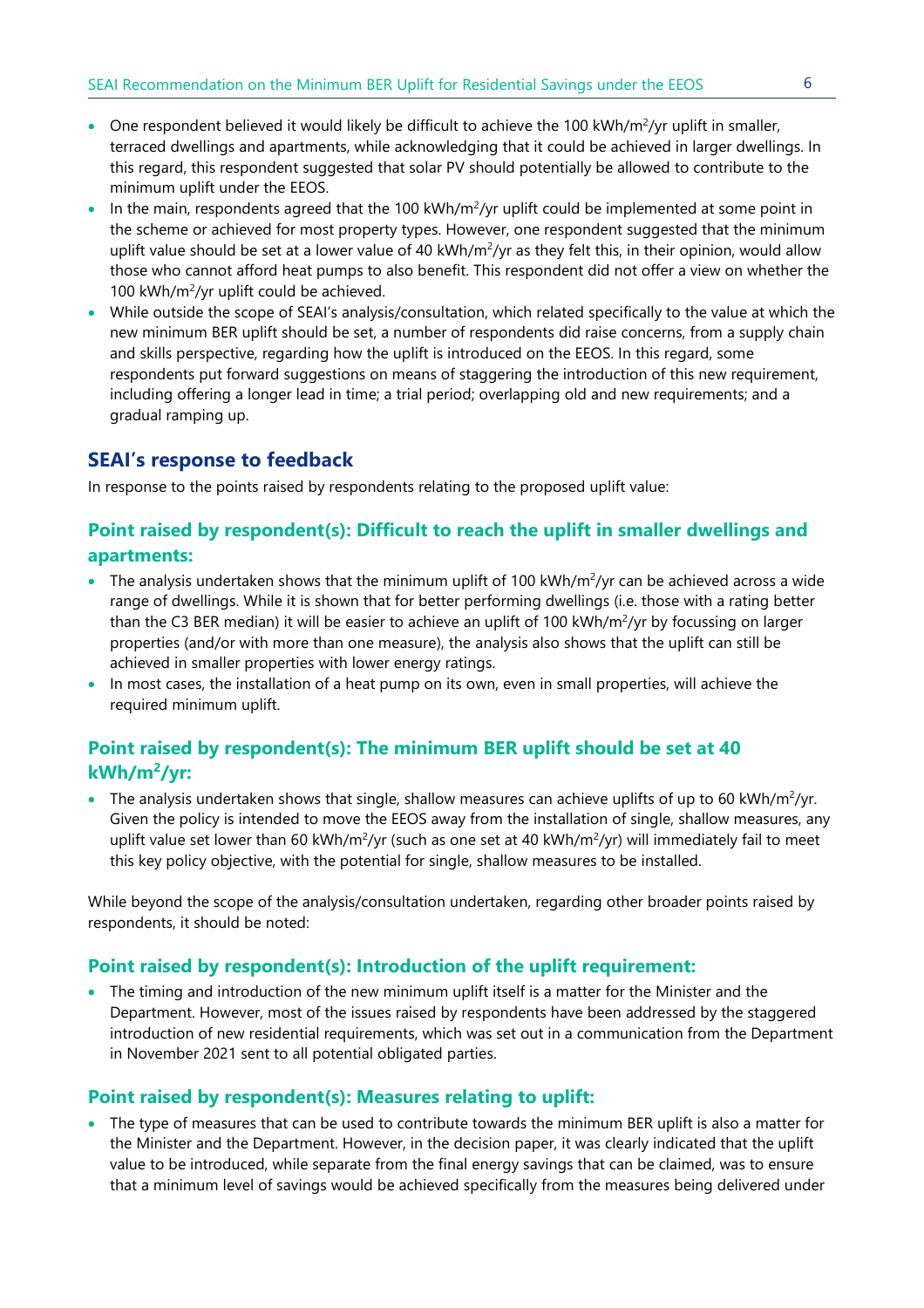the EEOS. This denotes any measure that can deliver Article7-eligible final energy savings which does not include solar PV.

### <span id="page-7-0"></span>**Final position and recommendation**

Following the consultation on SEAI's proposal and analysis of the relevant feedback received, SEAI has decided to maintain the proposal, which was based on the detailed analysis undertaken. Therefore, **it is recommended that the value of the minimum BER uplift being introduced for the EEOS is set at 100 kWh/m2/yr**, in line with the Minister's minded to position.